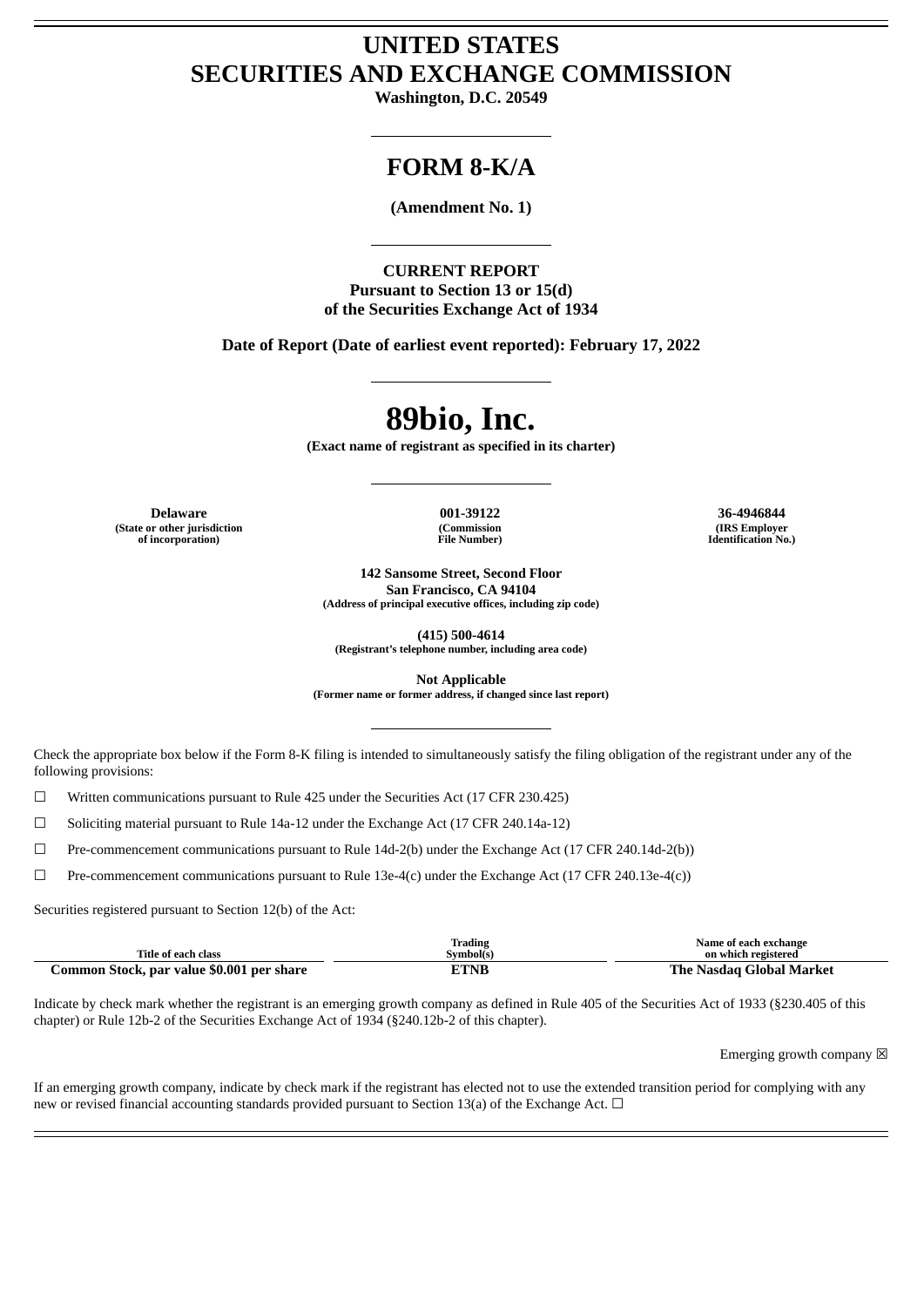#### **Explanatory Note:**

This Amendment to the Current Report on Form 8-K filed with the Securities and Exchange Commission on February 24, 2022 is being filed to correct a typographical error in the effective date of Dr. Atkinson's appointment to the Board.

#### Item 5.02 Departure of Directors or Certain Officers; Election of Directors; Appointment of Certain Officers; Compensatory **Arrangements of Certain Officers.**

#### *Director Appointment*

On February 17, 2022, the board of directors (the "Board") of 89bio, Inc. (the "Company") appointed Edward Morrow Atkinson III as a member of the Board. Dr. Atkinson will serve as a Class I Director until the Company's 2023 Annual Meeting of Stockholders and until his successor is duly elected and qualified, effective immediately.

Dr. Atkinson, age 56, has over 20 years of experience in biopharmaceutical development, launch, manufacturing and supply chain. Dr. Atkinson has served as Senior Vice President, Head of Commercial Manufacturing and Supply Chain for Vertex Pharmaceuticals, Inc., a biopharmaceutical company, since July 2020. From 2012 to June 2020, Dr. Atkinson served in various roles at Bristol Myers Squibb, a biopharmaceutical company, including as Senior Vice President of Global Manufacturing Operations from September 2019 to June 2020, Vice President and Integration Leader of Manufacturing and Cell Therapy from January 2019 to September 2019, Vice President of Internal Manufacturing, Biologics from June 2017 to January 2019 and Vice President of Biologics Development and Clinical Manufacturing from 2012 to June 2017. Prior to that, Dr. Atkinson served in roles at Cook Pharmica, LLC (now Catalent), Eli Lilly & Co., Targeted Genetics Corporation and Geron Corporation. Dr. Atkinson earned his B.S. in Biology from Indiana University-Bloomington and Ph.D. in Biological Sciences from Stanford University.

In accordance with the Company's non-employee director compensation policy, which is described in the Company's Proxy Statement on Schedule 14A filed with the Securities and Exchange Commission on April 15, 2021, Dr. Atkinson will receive an annual cash retainer of \$40,000 for his service as a member of the Board. In addition, Dr. Atkinson was granted an option to purchase 30,000 shares of the Company's common stock at an exercise price equal to the closing price of the Company's common stock on The Nasdaq Global Market on the date of grant. The equity award was made under the Company's Amended and Restated 2019 Equity Incentive Plan. The shares underlying the option will vest and become exercisable on the first, second and third anniversary of February 17, 2022, subject to Dr. Atkinson's continued service to the Company. Dr. Atkinson has entered into the Company's standard form of indemnification agreement, which was previously filed by the Company as Exhibit 10.1 to the Company's Form S-1 filed on October 11, 2019.

There are no arrangements or understandings between Dr. Atkinson and any other persons pursuant to which he was elected as a director of the Company. There are no family relationships between Dr. Atkinson and any director or executive officer of the Company, and he has no direct or indirect material interest in any transaction required to be disclosed pursuant to Item 404(a) of Regulation S-K.

On February 24, 2022, the Company issued a press release announcing Dr. Atkinson's appointment. A copy of the press release is furnished as Exhibit 99.1 to this Current Report on Form 8-K.

#### **Item 9.01 Financial Statements and Exhibits**

(d) *Exhibits*. The following exhibit is being furnished herewith:

#### **EXHIBIT INDEX**

| <b>Exhibit</b><br><u>No.</u> | Description                                                                 |  |
|------------------------------|-----------------------------------------------------------------------------|--|
| 99.1                         | Press Release, dated February 24, 2022                                      |  |
| 104                          | Cover page interactive data file (embedded within the inline XBRL document) |  |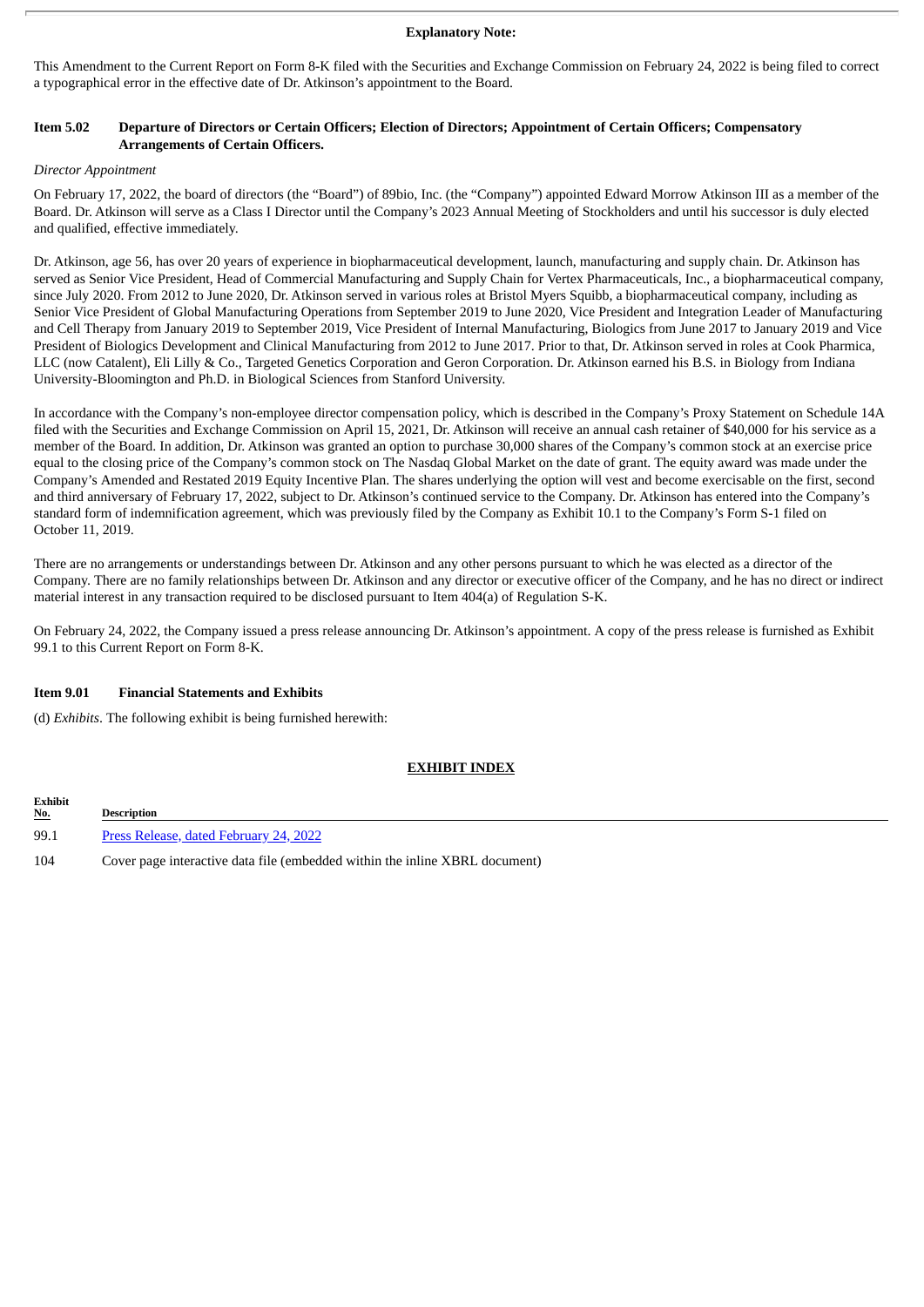**SIGNATURES**

Pursuant to the requirements of the Securities Exchange Act of 1934, the registrant has duly caused this report to be signed on its behalf by the undersigned hereunto duly authorized.

### **89bio, Inc.**

By: /s/ Rohan Palekar

Rohan Palekar Chief Executive Officer

Date: March 4, 2022